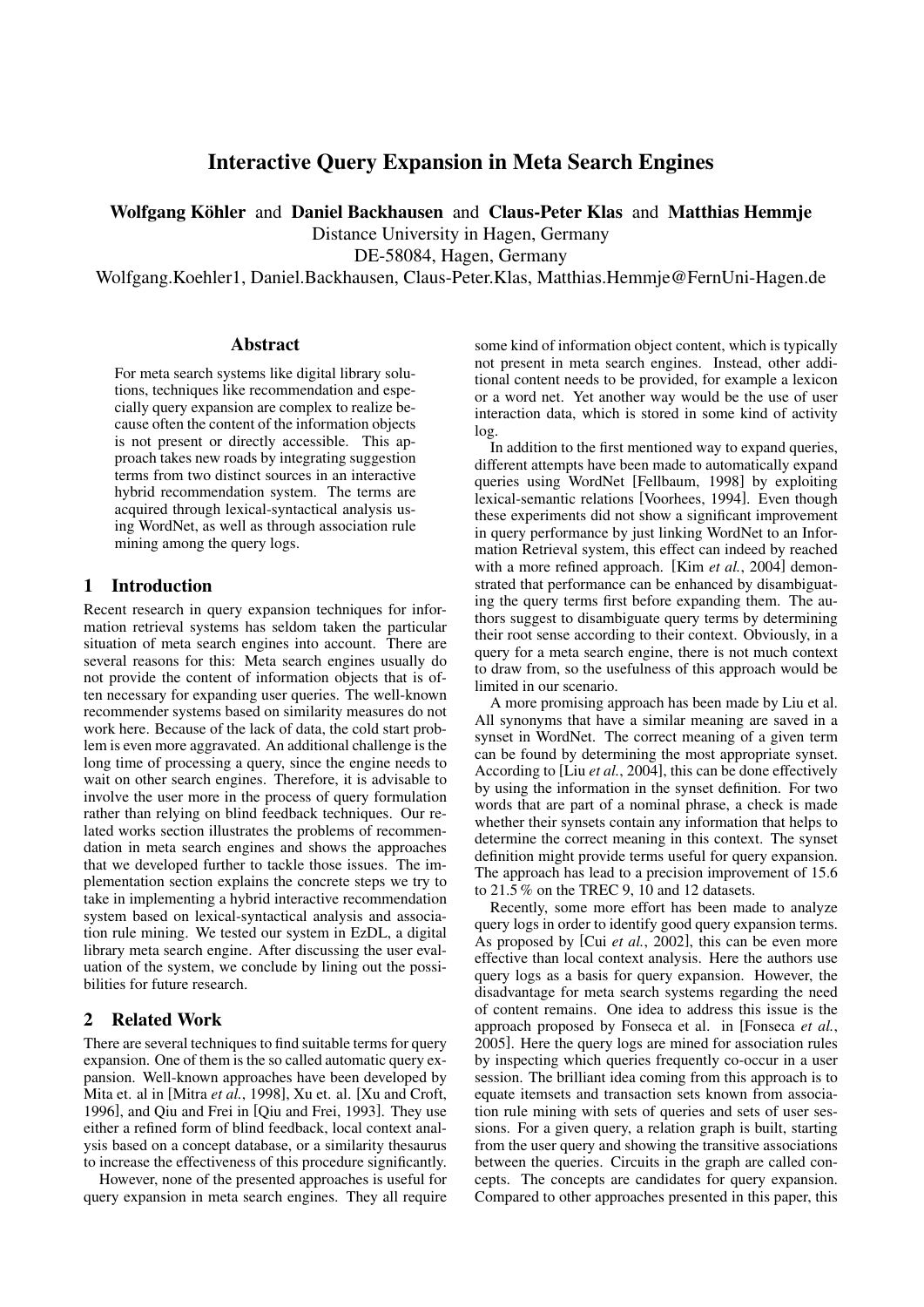one involves the interaction of the user. That means that a suitable concept needs to be explicity chosen by the user among the given options. Furthermore, the user can also specify the kind of relation between query and chosen concept, leading to a different Boolean connection between query and concept. Synonyms and specializations are connected to the query via the OR operator. Generalizations and associations are connected via the AND operator. According to Fonseca et al. this approach leads to an increase in precision of 53 % on average when tested with a web search engine.

Within our research work we implemented the approach presented by Fonseca et al. in [Fonseca *et al.*, 2005] and evaluated its usefulness for meta search engines. To use this approach in the context of meta search systems, different modifications have to be made, which we will present in this paper.

Before elaborating on this, however, we need to discuss how an effective interactive recommender system for query expansion should look like. Harman shows through experiments in the Cranfield 1400 test collection in [Harman, 1988] that the effectiveness of the system significantly increases, if it draws on two distinct sources for the expansion terms. This is what we want to call the two-window approach. A third source did not bring as much improvement, possibly because the terms presented are already included in the first two sources.

# 3 Implementation

This leads us to our concept of building a hybrid recommendation system that is based on 1) a lexical-semantic analysis and 2) query log analysis using a mixture of the approaches proposed by [Liu *et al.*, 2004] and [Fonseca *et al.*, 2005]. In presenting the suggested query terms, we want to follow the two-window approach by [Harman, 1988].

For our research prototype we used  $EzDL<sup>1</sup>$ , a meta search system for digital libraries. EzDL has already proven its usefulness in different research activities such as the implementation and evaluations of interactive information retrieval scenarios [Klas *et al.*, 2004; Klas and Hemmje, 2009] at the University of Duisburg-Essen and the DistanceUniversity of Hagen. As described by Beckers et al. in [Beckers *et al.*, 2012], EzDL is a service-oriented system that can be used as a meta-search system for heterogeneous sources or digital libraries. In addition it provides an evaluation framework with already existing tools and rich user logs. EzDL consists of a backend agent based system and a rich user client, giving access to the services.

To address the cold start problem present in collaborative recommender systems, we initially use WordNet. It is used here as a database for recommendations based on lexicalsemantical relationships. First, after performing stemming on the query term, the term is looked up in WordNet for all parts of speeches. Potential neighboring words in the query are used to disambiguate the synset following the approach of [Liu *et al.*, 2004]. The most appropriate synset is given the highest rank in the list. Then, all synsets related to the best synset are added to the list of suggestions as related synsets. The suggestions are displayed in a drop down box which opens when the user clicks on the term within the query (see figure 1). This disambiguation helps to avoid information overload.



Figure 1: Popup box with search suggestions for the word *appendix*.

Since a meta search system often integrates different heterogeneous data sources, information search takes longer than in local retrieval solutions. In this case, users are encouraged to carefully formulate their query. For this purpose, EzDL offers the possibility to specify query terms more precisely by using various more meaningful input fields like title, author, and year of publication. We argue that when using meta search systems, queries are more sophisticated than in other systems like web search solutions where users usually submit very short and ambiguous queries. This means that the probability that two distinct users will enter exactly the same query is not as high as in many web retrieval systems.

As a consequence to this, expanding the query as it is suggested by [Fonseca *et al.*, 2005] is not sufficient. Rather, the particular query terms should be used as the basis for an association rule mining among the query logs. Association rule mining is a computationally expensive process. Therefore, the computation is performed during the start of the client application of EzDL. The results are stored in a database so that they are immediately available upon the next start of the client. In this way, the client is instantly supplied with working data.

The ChARM algorithm introduced by [Zaki and Hsiao, 2005] provides a very efficient method for computing association rules. The big advantage of the algorithm is that it only acquires the closed frequent itemsets, which avoids a lot of redundancy found in other association rule mining algorithms. The algorithm does so by taking a "round trip" over the sets of items and transactions through a Galois connection. Considering also the set of transactions avoids having to solve an NP-complete problem, namely, finding all frequent itemsets. The ChARM algorithm, instead, only finds the closed frequent itemsets. In the next step, ChARM mines non-redundant association rules by utilizing the concept of minimal generators which is applied to the closed frequent itemsets, as explained in [Zaki, 2004]. Reducing redundancy is key in making this algorithm so efficient. In comparison to Apriori, ChARM reduces the generation of redundant rules up to a factor of 66.

The ChARM algorithm can be configured by setting the values of minimum support and minimum confidence. For testing purposes, we used a minimum support of 2 and a minimum confidence of 30%.

Using the association rules stored in the database, a query relation graph is built considering each term in the query. For each term, binary association rules containing the term are considered for expanding the tree. Binary association rules are rules that identify a mapping between exactly two terms. Each term is represented by a node, but no term is represented by more than one node. This way of building the graph reflects transitive relationships between

<sup>1</sup> http://www.ezdl.de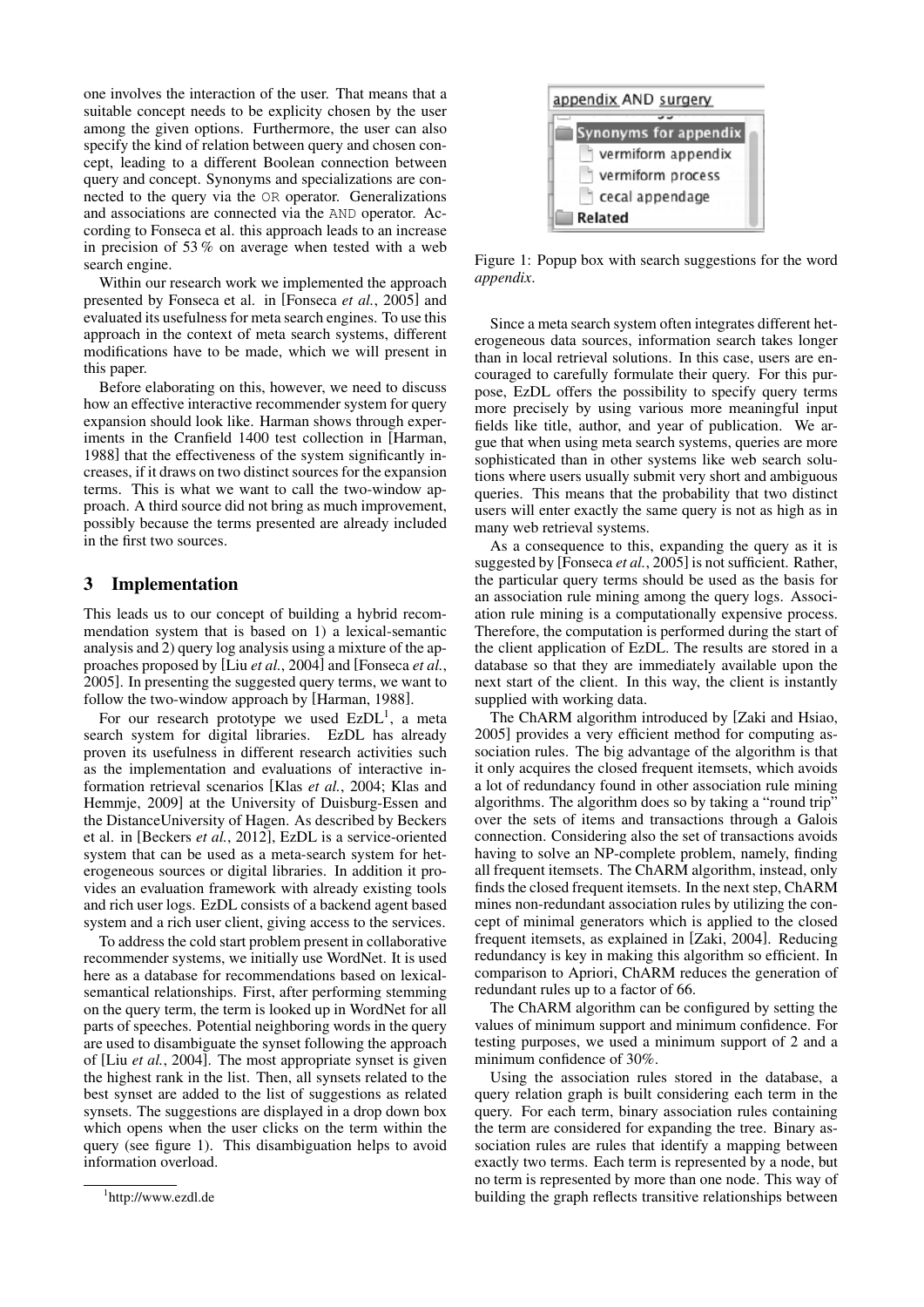the query terms. The transitive relationships can be identified by finding all elementary circuits in the graph. After all of those are found, it could be decided whether the graph is Hamiltonian, i.e. if the graph consists of one circuit containing all the nodes of the graph. This question in itself is not of our concern, but it is interesting to note that the question whether a graph is Hamiltonian is an NP-complete problem.

The procedure of building a query graph is induced every time the query is changed, and thus it needs to be executed very fast. Clearly, messing with NP-complete problems would not be something we would like to deal with on a regular basis. The algorithm by Tarjan presented in [Tarjan, 1973] finds all elementary circuits with a complexity of  $O((|V| \cdot |E|)(|C| + 1))$  for |V| nodes, |E| edges, and  $|C|$  circuits. Thus, by using this algorithm we can reach polynomial complexity as long as we do not have to deal with a huge number of circuits.

If all the nodes of a given circuit are already contained in another circuit, the first circuit is redundant, and it will be removed from the set of circuits. The remaining circuits are presented to the user as concepts for query expansion. In the presentation, words of the concept that are also part of the current user query are omitted. The user can choose the kind of relationship between concept and current query, which determines how the concept is linked to the current Boolean query (see figure 2).

## 4 Evaluation

The modified client was evaluated with six undergradute and graduate students, but none were experts in computer science or literature. The group included representatives of both genders. The students were asked to search for information objects about deadlocks. They were instructed to find relevant sources for writing a research paper about this topic. Before they started, they were briefly introduced about the concept of deadlocks in computer science. While searching, they verbalized their thoughts. In addition, the screen was recorded. In the beginning, the students had trouble identifying the recommendation tool at all, due to misplacement on the screen or because they did not realize the functionality of the tool. The first three had to be encouraged to take a look. As a response to this, the user interface was changed to highlight the query expansion tool.

The result regarding the suggestions given by WordNet were only noticed by some users, and they were quickly dismissed as not relevant to the query. The suggestions created from the query logs were treated differently. While the query expansion tool integrated in EzDL (figure 2) was often treated with initial scepticism, the suggestions proposed lead at the end to relevant search results in most of the cases. Since the users were not familiar with the concepts of deadlocks before the evaluation, the suggestions helped them to see which other concepts might be related to the topic, and which are the key authors on this topic. Even if the suggestions were not used via the tool, the students read and reused the suggested terms in new queries.

As a side finding, the Boolean expressions of the suggestions were mostly not understood. In fact, the users expected queries to be linked exactly the other way around than how Fonseca et al. did it in their recommendation system, i.e., they expected generalizations to be linked by the OR operator. Another evaluation on a larger scale needs to show if the sample in this case was too small, if the evaluation by Fonseca et al. was somehow faulty, or if the situation of this case affects the evaluation to turn out differently.

## 5 Discussion and Next Steps

In this paper we proposed, implemented and evaluated a two step recommendation system for query expansion in meta search engines. The system adapts to all users, as the query base increases.

The next steps will be manyfold. First, further evaluative research will show whether the linking of Boolean expression needs to be done in a different way, and whether the values that we have used for minimum support and minimum confidence are appropriate. Secondly, the integration of other services like Wikipedia for a better disambiguation and suggestion of query terms will be tried. Thirdly, we will investigate, from the human-computer interaction point of view, how to better highlight the suggestions components and how to make them more recognizable without disturbing the work flow of the user. And fourthly, we will make the system task aware, as described in [Backhausen, 2012], in order to learn task based and not with respect to all user logs. This way, the suggestions should be more focused. Finally, we will investigate query formulation which can be assisted by building suggestions using the meta information of objects that are marked as relevant by other users or stored in their personal library, as described in [Landwich *et al.*, 2009].

#### References

- [Backhausen, 2012] Daniel T. J. Backhausen. Adaptive ir for exploratory search support. In *SIGIR: Doctoral Consortium*, page 992, 2012.
- [Beckers *et al.*, 2012] Thomas Beckers, Sebastian Dungs, Norbert Fuhr, Matthias Jordan, and Sascha Kriewel. ezdl: An interactive search and evaluation system. In *Proceedings of the SIGIR 2012 Workshop on Open Source Information Retrieval*, pages 9–16, Dunedin, New Zealand, August 2012. Department of Computer Science, University of Otago.
- [Cui *et al.*, 2002] Hang Cui, Ji-Rong Wen, Jian-Yun Nie, and Wei-Ying Ma. Probabilistic query expansion using query logs. In *Proceedings of the 11th international conference on World Wide Web*, WWW '02, pages 325–332. ACM, 2002.
- [Fellbaum, 1998] Christiane Fellbaum, editor. *Word-Net*. Language, speech and communication. MIT Press, Cambridge, MA, 2 edition, 1998.
- [Fonseca *et al.*, 2005] Bruno M. Fonseca, Paulo Golgher, Bruno Pôssas, Berthier Ribeiro-Neto, and Nivio Ziviani. Concept-based interactive query expansion. In *Proceedings of the 14th ACM international conference on Information and knowledge management*, CIKM '05, pages 696–703. ACM, 2005.
- [Harman, 1988] D. Harman. Towards interactive query expansion. In *Proceedings of the 11th annual international ACM SIGIR conference on Research and development in information retrieval*, SIGIR '88, pages 321–331. ACM, 1988.
- [Kim *et al.*, 2004] Sang-Bum Kim, Hee-Cheol Seo, and Hae-Chang Rim. Information retrieval using word senses: root sense tagging approach. In *Proceedings of the 27th annual international ACM SIGIR conference on Research and development in information retrieval*, SIGIR '04, pages 258–265. ACM, 2004.